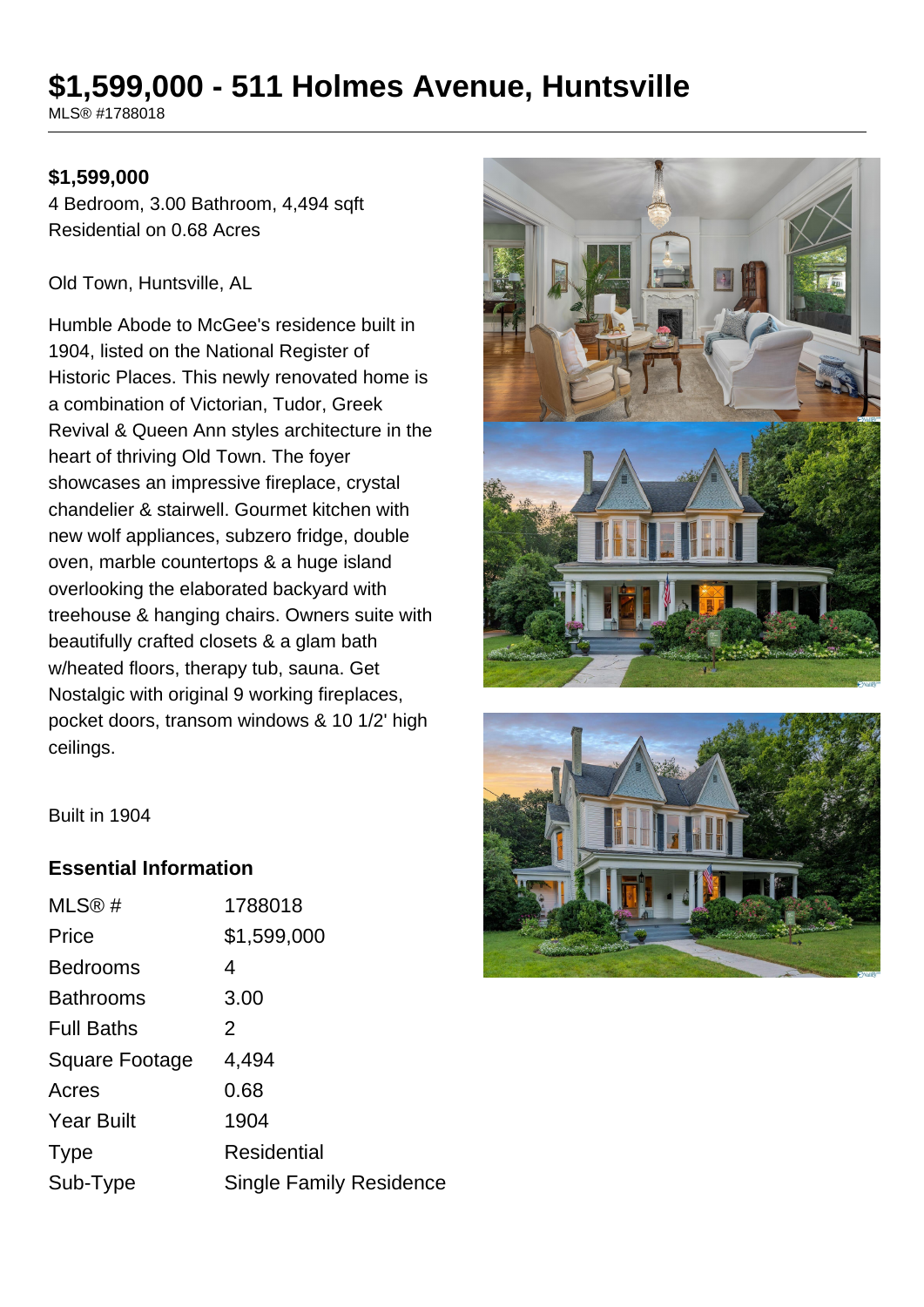Style Tudor, Victorian Status Active

## **Community Information**

| 511 Holmes Avenue |
|-------------------|
| Old Town          |
| Huntsville        |
| <b>MADISON</b>    |
| AL                |
| 35801             |
|                   |

#### **Amenities**

| Parking | See Remarks |
|---------|-------------|
|---------|-------------|

#### **Interior**

| Appliances        | 48 Built In Refrig, Dishwasher, Microwave, Range, Trash Compactor |
|-------------------|-------------------------------------------------------------------|
| Heating           | Central 2                                                         |
| Cooling           | Central 2                                                         |
| <b>Fireplaces</b> | Three +, Wood Burning                                             |
| <b>Stories</b>    | Two                                                               |

#### **School Information**

| Elementary | Blossomwood       |
|------------|-------------------|
| Middle     | <b>Huntsville</b> |
| High       | Huntsville        |

## **Listing Details**

| <b>Listing Office</b>                  | Engel & Volkers Hsv |  |
|----------------------------------------|---------------------|--|
| <b>Listing Contact Phone</b>           | 833-588-2737        |  |
| <b>Transaction Broker Compensation</b> |                     |  |
| <b>Buyer Agency Compensation 3</b>     |                     |  |
| Foreclosure                            | N                   |  |
| <b>Short Sale</b>                      | N                   |  |

#### **Financials**

| \$/SqFt | \$356 |
|---------|-------|
|         |       |

## **Listing Details**

Listing Office Engel & Volkers Hsv